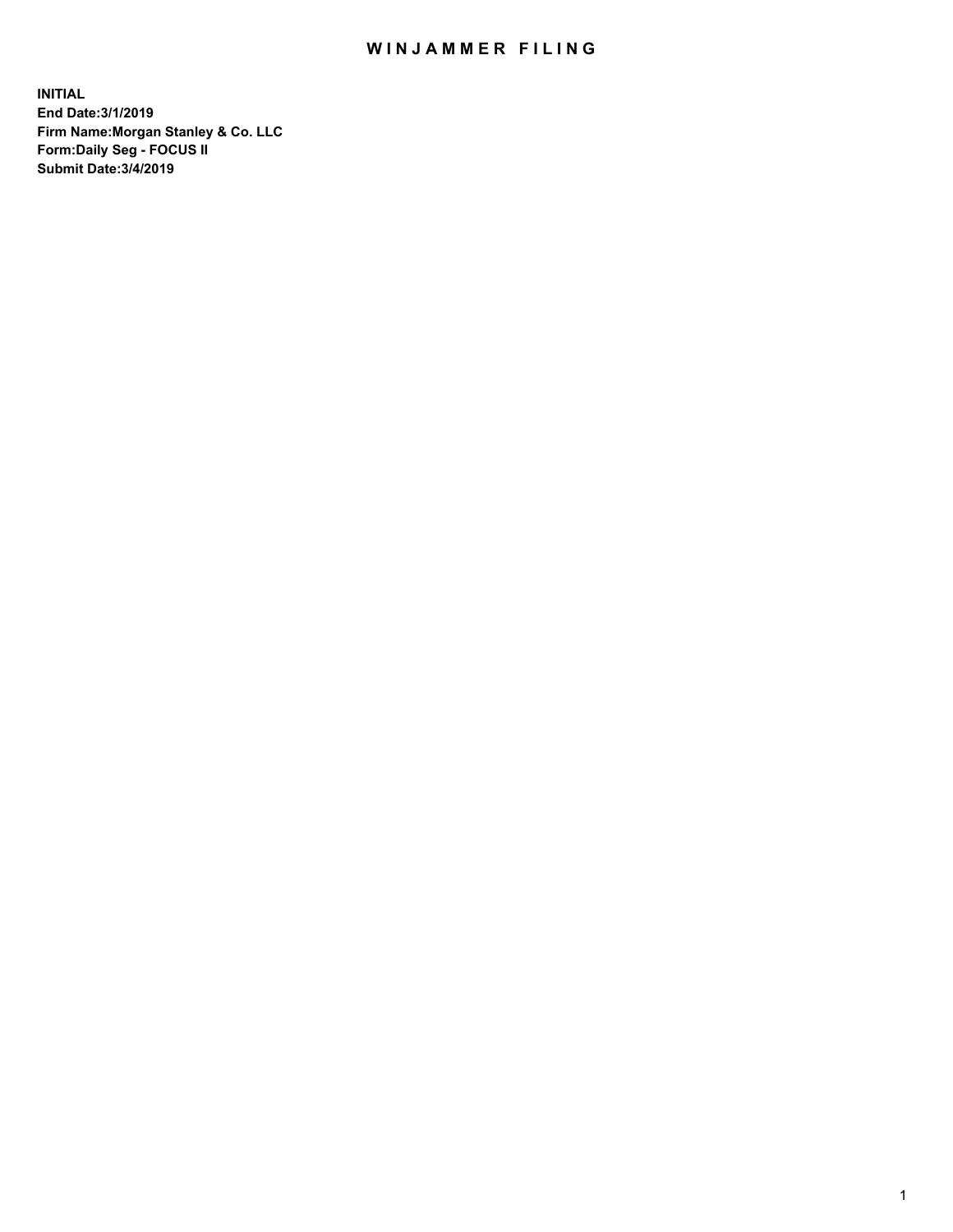**INITIAL End Date:3/1/2019 Firm Name:Morgan Stanley & Co. LLC Form:Daily Seg - FOCUS II Submit Date:3/4/2019 Daily Segregation - Cover Page**

| Name of Company                                                                                                                                                                                                                                                                                                                | Morgan Stanley & Co. LLC                        |
|--------------------------------------------------------------------------------------------------------------------------------------------------------------------------------------------------------------------------------------------------------------------------------------------------------------------------------|-------------------------------------------------|
| <b>Contact Name</b>                                                                                                                                                                                                                                                                                                            | <b>Ikram Shah</b>                               |
| <b>Contact Phone Number</b>                                                                                                                                                                                                                                                                                                    | 212-276-0963                                    |
| <b>Contact Email Address</b>                                                                                                                                                                                                                                                                                                   | Ikram.shah@morganstanley.com                    |
| FCM's Customer Segregated Funds Residual Interest Target (choose one):<br>a. Minimum dollar amount: ; or<br>b. Minimum percentage of customer segregated funds required:% ; or<br>c. Dollar amount range between: and; or<br>d. Percentage range of customer segregated funds required between:% and%.                         | 235,000,000<br><u>0</u><br><u>00</u><br>00      |
| FCM's Customer Secured Amount Funds Residual Interest Target (choose one):<br>a. Minimum dollar amount: ; or<br>b. Minimum percentage of customer secured funds required:%; or<br>c. Dollar amount range between: and; or<br>d. Percentage range of customer secured funds required between:% and%.                            | 140,000,000<br><u>0</u><br>0 <sub>0</sub><br>00 |
| FCM's Cleared Swaps Customer Collateral Residual Interest Target (choose one):<br>a. Minimum dollar amount: ; or<br>b. Minimum percentage of cleared swaps customer collateral required:% ; or<br>c. Dollar amount range between: and; or<br>d. Percentage range of cleared swaps customer collateral required between:% and%. | 92,000,000<br><u>0</u><br>0 Q<br>0 <sub>0</sub> |

Attach supporting documents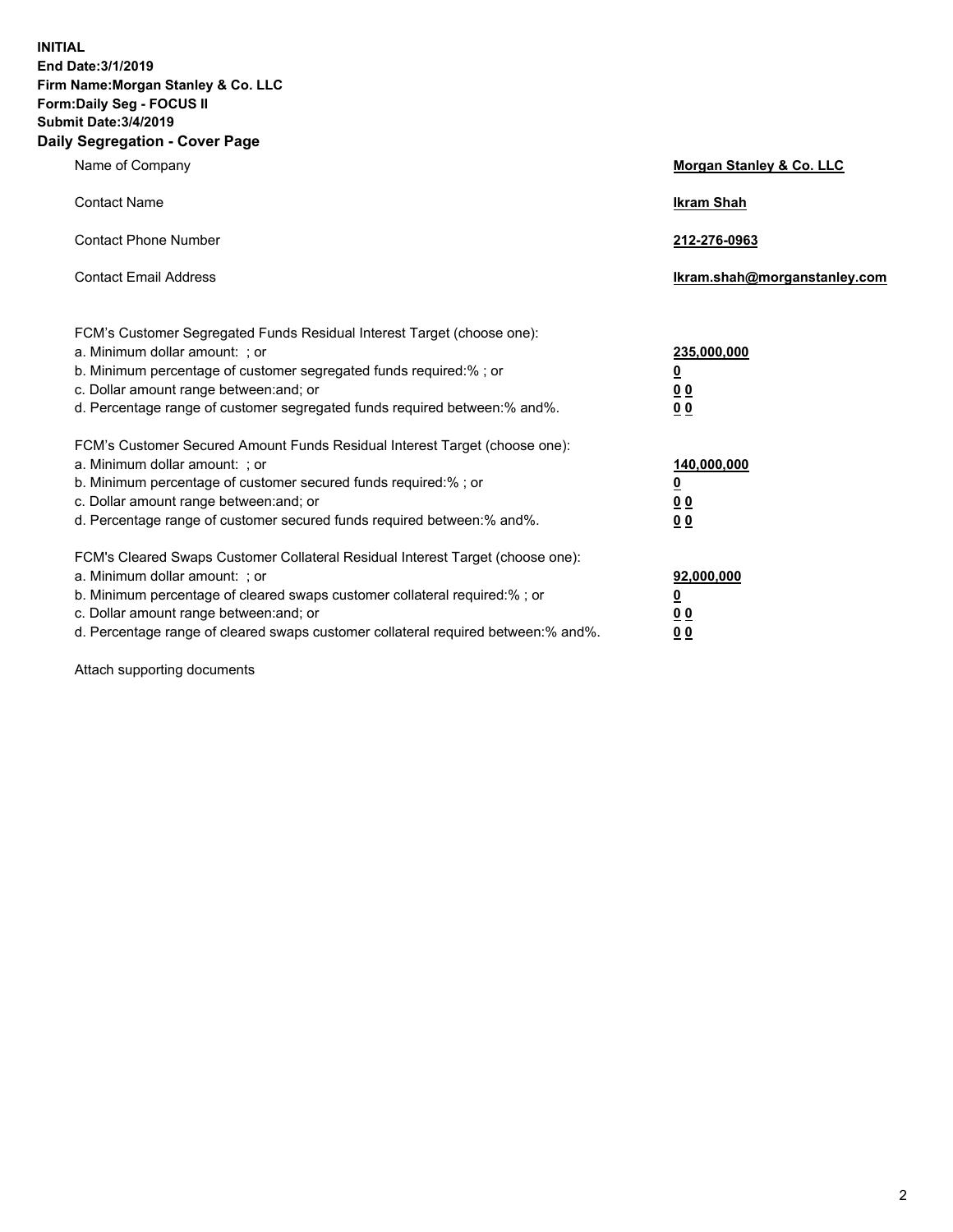| <b>INITIAL</b> | End Date: 3/1/2019<br>Firm Name: Morgan Stanley & Co. LLC<br>Form: Daily Seg - FOCUS II<br><b>Submit Date: 3/4/2019</b><br><b>Daily Segregation - Secured Amounts</b> |                                                   |
|----------------|-----------------------------------------------------------------------------------------------------------------------------------------------------------------------|---------------------------------------------------|
|                | Foreign Futures and Foreign Options Secured Amounts                                                                                                                   |                                                   |
|                | Amount required to be set aside pursuant to law, rule or regulation of a foreign<br>government or a rule of a self-regulatory organization authorized thereunder      | $0$ [7305]                                        |
| 1.             | Net ledger balance - Foreign Futures and Foreign Option Trading - All Customers                                                                                       |                                                   |
|                | A. Cash<br>B. Securities (at market)                                                                                                                                  | 2,744,428,229 [7315]<br>2,013,997,050 [7317]      |
| 2.             | Net unrealized profit (loss) in open futures contracts traded on a foreign board of trade                                                                             | 466,043,218 [7325]                                |
| 3.             | Exchange traded options                                                                                                                                               |                                                   |
|                | a. Market value of open option contracts purchased on a foreign board of trade                                                                                        | 11,483,973 [7335]                                 |
|                | b. Market value of open contracts granted (sold) on a foreign board of trade                                                                                          | -12,408,008 [7337]                                |
| 4.             | Net equity (deficit) (add lines 1.2. and 3.)                                                                                                                          | 5,223,544,462 [7345]                              |
| 5.             | Account liquidating to a deficit and account with a debit balances - gross amount<br>Less: amount offset by customer owned securities                                 | 20,747,672 [7351]<br>-18,193,003 [7352] 2,554,669 |
|                |                                                                                                                                                                       | [7354]                                            |
| 6.             | Amount required to be set aside as the secured amount - Net Liquidating Equity                                                                                        | 5,226,099,131 [7355]                              |
|                | Method (add lines 4 and 5)                                                                                                                                            |                                                   |
| 7.             | Greater of amount required to be set aside pursuant to foreign jurisdiction (above) or line                                                                           | 5,226,099,131 [7360]                              |
|                | 6.<br>FUNDS DEPOSITED IN SEPARATE REGULATION 30.7 ACCOUNTS                                                                                                            |                                                   |
| 1.             | Cash in banks                                                                                                                                                         |                                                   |
|                | A. Banks located in the United States                                                                                                                                 | 283,737,633 [7500]                                |
|                | B. Other banks qualified under Regulation 30.7                                                                                                                        | 1,031,977,169 [7520] 1,315,714,802                |
|                |                                                                                                                                                                       | [7530]                                            |
| 2.             | Securities                                                                                                                                                            |                                                   |
|                | A. In safekeeping with banks located in the United States                                                                                                             | 167,076,288 [7540]                                |
| 3.             | B. In safekeeping with other banks qualified under Regulation 30.7<br>Equities with registered futures commission merchants                                           | 0 [7560] 167,076,288 [7570]                       |
|                | A. Cash                                                                                                                                                               | 6,056,537 [7580]                                  |
|                | <b>B.</b> Securities                                                                                                                                                  | $0$ [7590]                                        |
|                | C. Unrealized gain (loss) on open futures contracts                                                                                                                   | 2,509,996 [7600]                                  |
|                | D. Value of long option contracts                                                                                                                                     | $0$ [7610]                                        |
|                | E. Value of short option contracts                                                                                                                                    | 0 [7615] 8,566,533 [7620]                         |
| 4.             | Amounts held by clearing organizations of foreign boards of trade                                                                                                     |                                                   |
|                | A. Cash<br><b>B.</b> Securities                                                                                                                                       | $0$ [7640]                                        |
|                | C. Amount due to (from) clearing organization - daily variation                                                                                                       | $0$ [7650]<br>$0$ [7660]                          |
|                | D. Value of long option contracts                                                                                                                                     | $0$ [7670]                                        |
|                | E. Value of short option contracts                                                                                                                                    | 0 [7675] 0 [7680]                                 |
| 5.             | Amounts held by members of foreign boards of trade                                                                                                                    |                                                   |
|                | A. Cash                                                                                                                                                               | 1,614,486,686 [7700]                              |
|                | <b>B.</b> Securities                                                                                                                                                  | 1,846,920,762 [7710]                              |
|                | C. Unrealized gain (loss) on open futures contracts                                                                                                                   | 463,533,223 [7720]                                |
|                | D. Value of long option contracts                                                                                                                                     | 11,483,973 [7730]                                 |
|                | E. Value of short option contracts                                                                                                                                    | -12,408,008 [7735] 3,924,016,636                  |
| 6.             | Amounts with other depositories designated by a foreign board of trade                                                                                                | $[7740]$<br>$0$ [7760]                            |
| 7.             | Segregated funds on hand                                                                                                                                              | $0$ [7765]                                        |
| 8.             | Total funds in separate section 30.7 accounts                                                                                                                         | 5,415,374,259 [7770]                              |
| 9.             | Excess (deficiency) Set Aside for Secured Amount (subtract line 7 Secured Statement                                                                                   | 189,275,128 [7380]                                |
|                | Page 1 from Line 8)                                                                                                                                                   |                                                   |

- 10. Management Target Amount for Excess funds in separate section 30.7 accounts **140,000,000** [7780]
- 11. Excess (deficiency) funds in separate 30.7 accounts over (under) Management Target 49,275,128 [7785]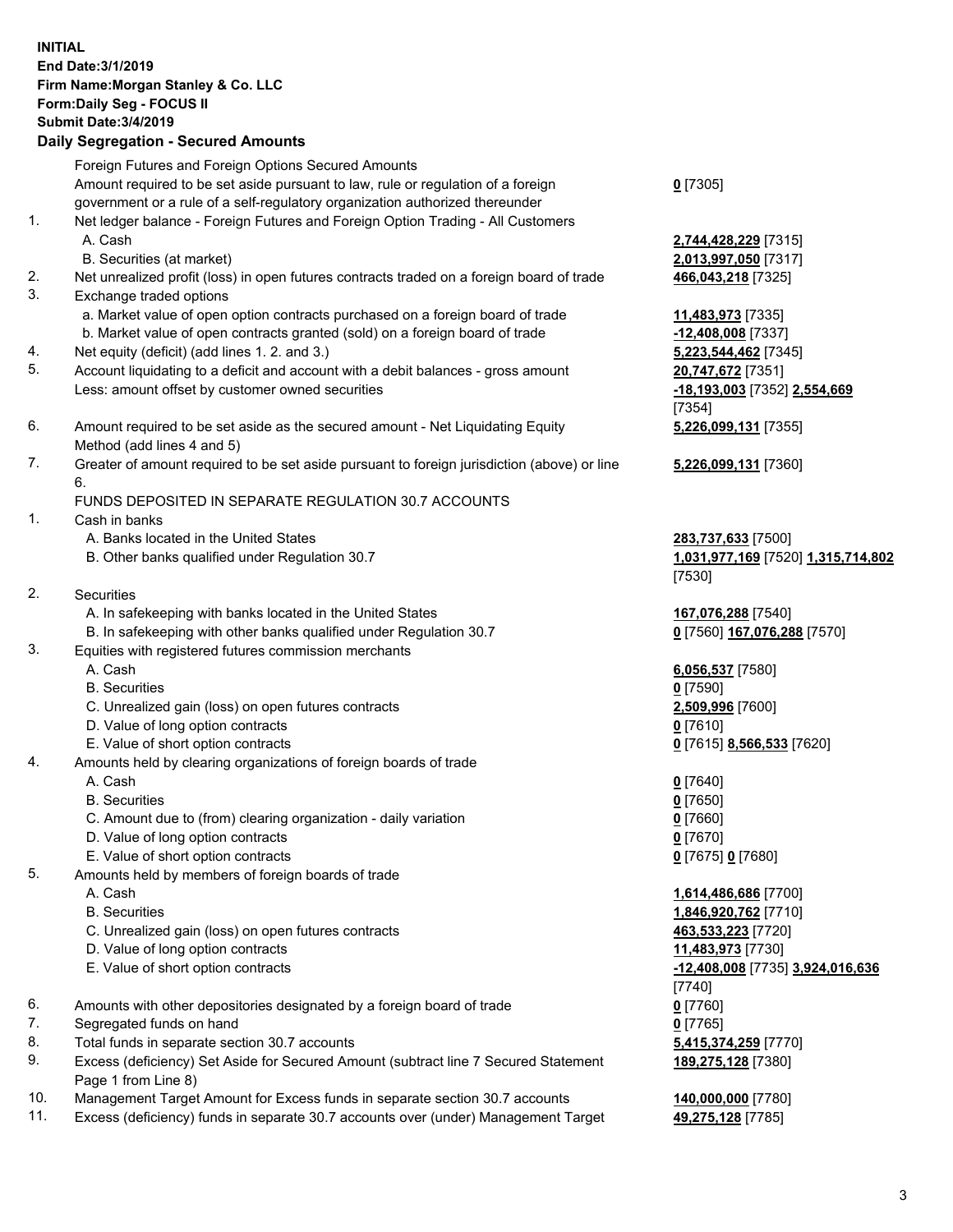**INITIAL End Date:3/1/2019 Firm Name:Morgan Stanley & Co. LLC Form:Daily Seg - FOCUS II Submit Date:3/4/2019 Daily Segregation - Segregation Statement** SEGREGATION REQUIREMENTS(Section 4d(2) of the CEAct) 1. Net ledger balance A. Cash **8,708,683,358** [7010] B. Securities (at market) **6,234,568,581** [7020] 2. Net unrealized profit (loss) in open futures contracts traded on a contract market **1,204,237,177** [7030] 3. Exchange traded options A. Add market value of open option contracts purchased on a contract market **250,455,793** [7032] B. Deduct market value of open option contracts granted (sold) on a contract market **-242,186,661** [7033] 4. Net equity (deficit) (add lines 1, 2 and 3) **16,155,758,248** [7040] 5. Accounts liquidating to a deficit and accounts with debit balances - gross amount **513,745,375** [7045] Less: amount offset by customer securities **-511,999,524** [7047] **1,745,851** [7050] 6. Amount required to be segregated (add lines 4 and 5) **16,157,504,099** [7060] FUNDS IN SEGREGATED ACCOUNTS 7. Deposited in segregated funds bank accounts A. Cash **3,761,725,378** [7070] B. Securities representing investments of customers' funds (at market) **0** [7080] C. Securities held for particular customers or option customers in lieu of cash (at market) **693,802,286** [7090] 8. Margins on deposit with derivatives clearing organizations of contract markets A. Cash **6,376,372,434** [7100] B. Securities representing investments of customers' funds (at market) **0** [7110] C. Securities held for particular customers or option customers in lieu of cash (at market) **5,540,766,295** [7120] 9. Net settlement from (to) derivatives clearing organizations of contract markets **57,098,769** [7130] 10. Exchange traded options A. Value of open long option contracts **250,455,793** [7132] B. Value of open short option contracts **-242,186,661** [7133] 11. Net equities with other FCMs A. Net liquidating equity **9,435,779** [7140] B. Securities representing investments of customers' funds (at market) **0** [7160] C. Securities held for particular customers or option customers in lieu of cash (at market) **0** [7170] 12. Segregated funds on hand **0** [7150] 13. Total amount in segregation (add lines 7 through 12) **16,447,470,073** [7180] 14. Excess (deficiency) funds in segregation (subtract line 6 from line 13) **289,965,974** [7190]

- 15. Management Target Amount for Excess funds in segregation **235,000,000** [7194]
- 16. Excess (deficiency) funds in segregation over (under) Management Target Amount Excess

**54,965,974** [7198]